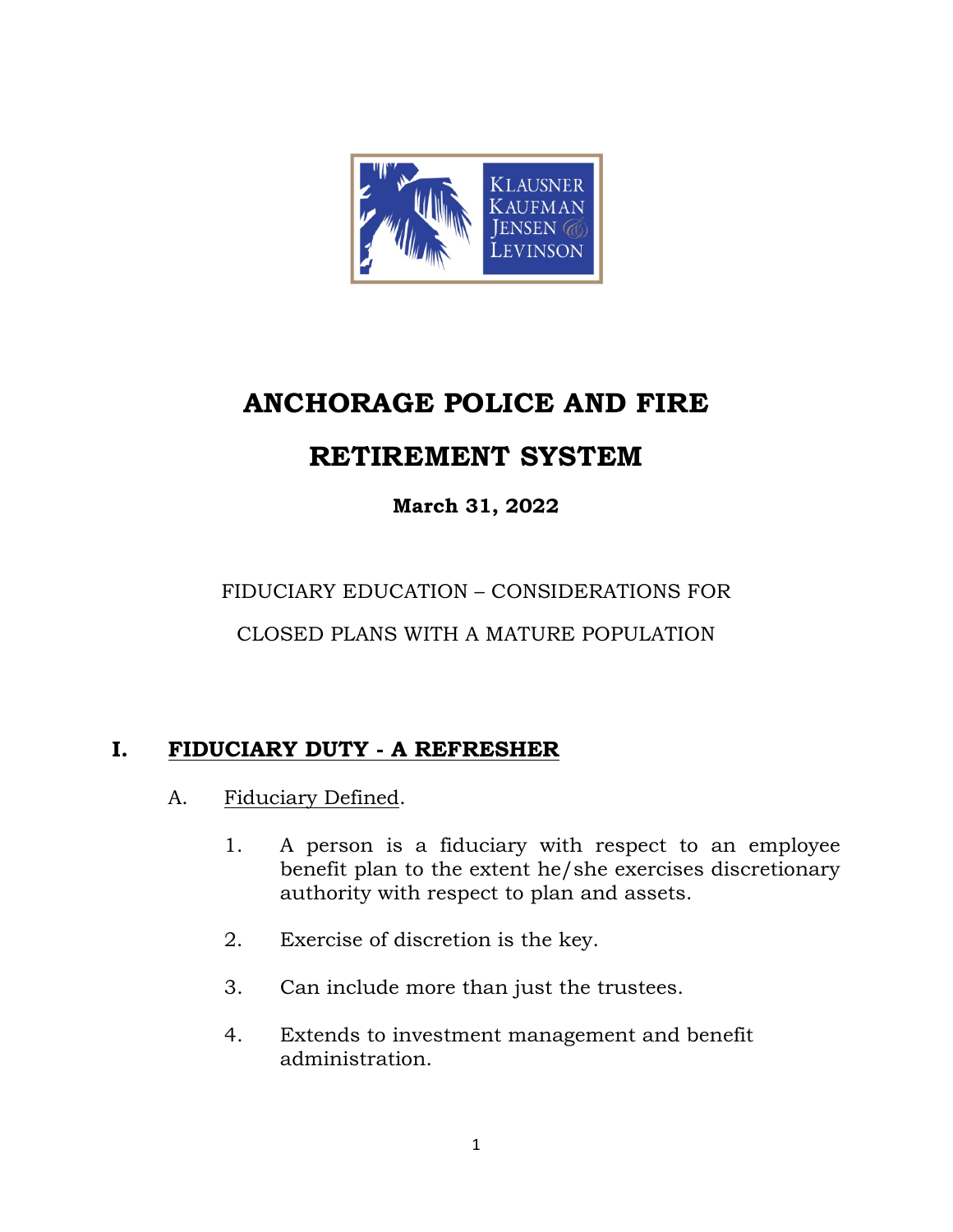#### B. Judicial Standards.

#### 1. **Meinhard v. Salmon**, 164 NE 545 (N.Y. Ct.App. 1928).

Court determines that common standard of the marketplace is unacceptable to fiduciaries. General trust standard was expanded for pension trustees to include a definition of "undivided loyalty" to be applied with "uncompromising rigidity."

#### 2. **NLRB v. Amax Coal Co.**, 453 U.S. 322 (1981).

U.S. Supreme Court holds that plan trustees have an "unwavering duty of complete loyalty" to members and beneficiaries. Trustees cannot serve any master other than the fund. The pressures of undivided loyalty are inconsistent with the give and take of collective bargaining.

#### **II. INVESTMENT ISSUES**

#### A. Due Diligence.

There are important factors to take into account in obtaining investment opportunities for the Retirement Plan. It must be remembered that the Trustees act as the fiduciary on behalf of the members and beneficiaries of the Retirement Plan. All assets of the Retirement Plan must be used for the exclusive use and benefit of the members and beneficiaries and for defraying the reasonable cost of Plan administration. Prior to entering into any investment contract it is essential that due diligence be performed regarding the safety and security of the investment and its appropriateness for the Retirement Plan. The following checklist is recommended:

1. If the Plan is responsible for management of its own assets, this procedure should be followed.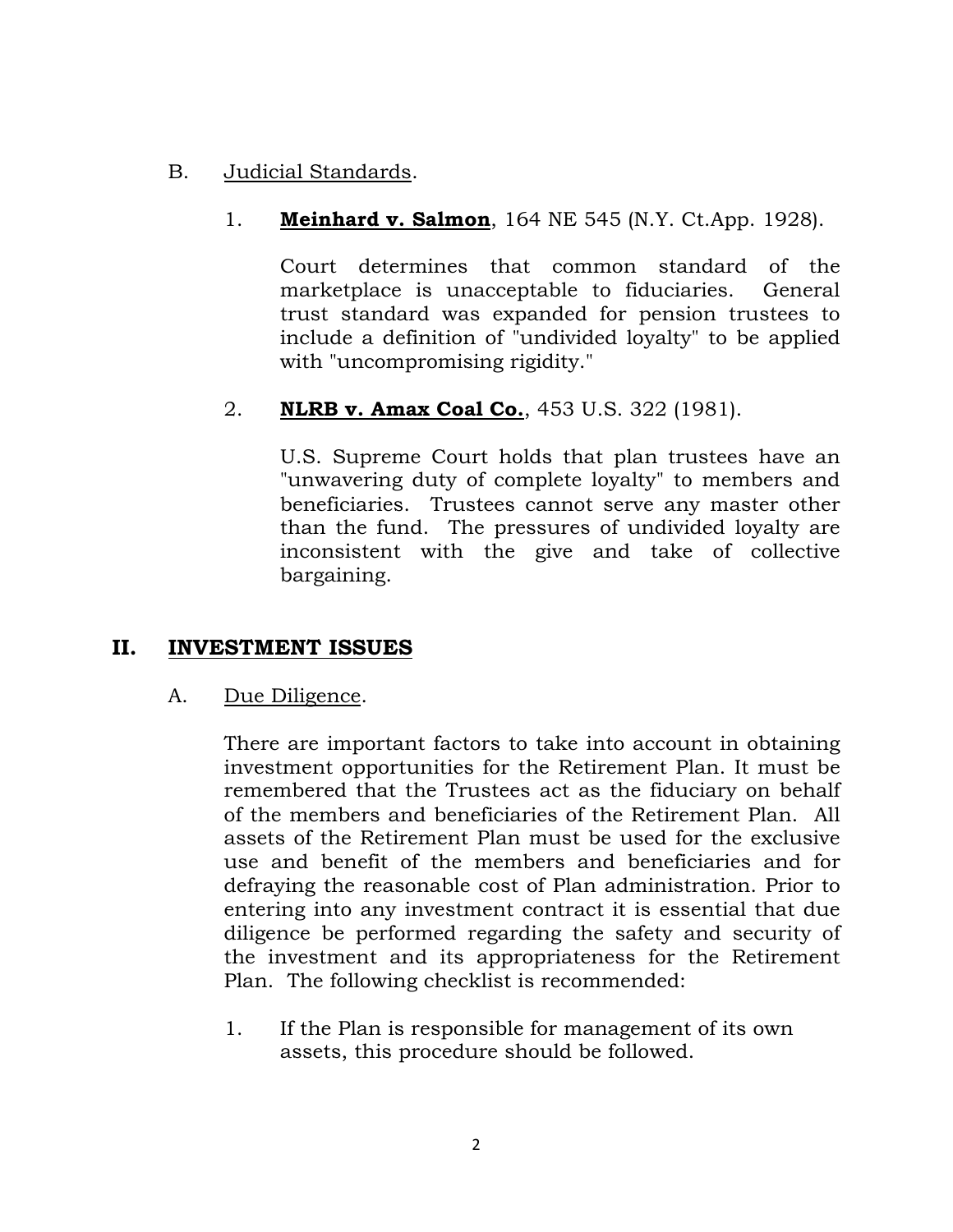- 2. The Plan should have a written investment policy setting forth the nature of permitted investments (stocks, bonds, real estate, etc.).
- 3. The investment policy should set forth the percentage of assets which may be placed in any one investment category, as well as the quality rating attributable to those securities (for example, government securities, investment grade securities, etc.)
- 4. The investment policy should set forth standards for performance for the investment managers.
- 5. There should be written contracts between the Plan and the investment manager setting forth the expected standard of performance of the investment managers, liability for failure to perform, fiduciary responsibility standard of the managers in a dispute resolution process.
- 6. The Plan should retain the services of an independent performance monitor to compare the performance of Plan assets against other standardized investment indices (for example, S&P 500, Russell 2000, etc.). Investment manager reports should be received not less than quarterly. Indexing companies will often provide custom indexes to funds at no cost.
- 7. Performance monitor reports should be received not less than yearly. If the Plan is a defined benefit plan, the services of an enrolled actuary should be secured.
- 8. An actuarial valuation should be done at least every three years.
- 9. An experience study to test the accuracy of the actuarial assumptions utilized should be performed at least every five years.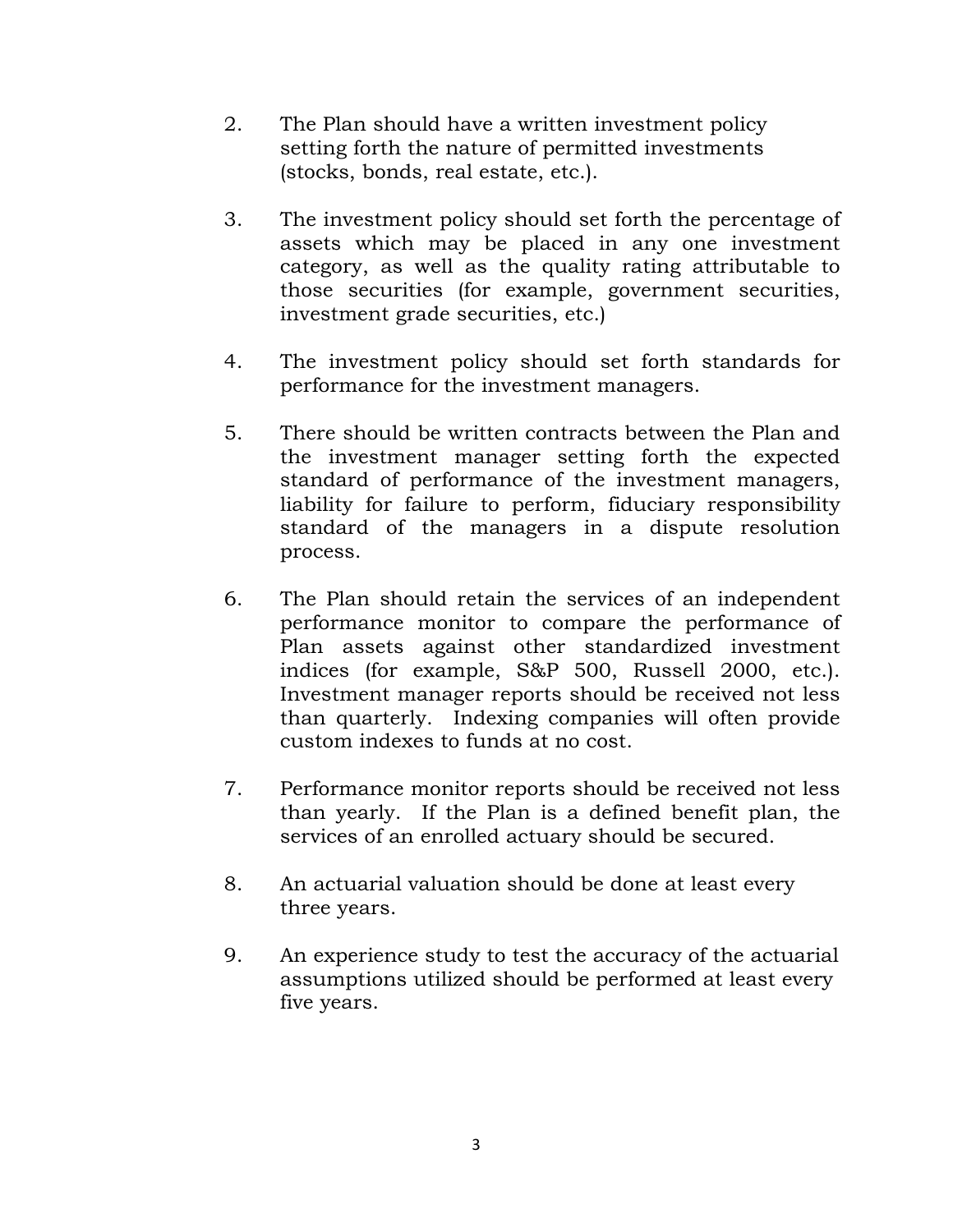- 10. The Plan should have an annual audit performed by a certified public accountant independent of the Plan sponsor. The accountant should also provide a management letter setting forth any observations concerning efficiency and security of Plan operations.
- 11. If the Plan is managed by a board of trustees, errors and omissions insurance may be secured.
- 12. The Plan should be represented by independent legal counsel.
- 13. Providers of service to the Plan should have written contracts setting forth duties, compensation, fiduciary obligations and a dispute resolution procedure.
- 14. An annual report should be made available to the members and the Plan sponsor setting forth the annual performance.
- B. Prudent Investor Rule.

The prudent investor rule is a general standard of trust law which requires investors to exercise a reasonable and prudent standard of care. It compares the behavior of a fiduciary to the expected standard of behavior of other similarly situated persons responsible for the investment of monies belonging to others. Many states have adopted statutory standards for fiduciary duty of investment professionals handling pension assets. While the rule is not codified under every state, general trust principles will apply.

C. Reliance on Reports From Financial Advisors.

It is extremely important that financial reports simply not be taken at face value without review and explanation. If the fiduciaries do not understand each investment opportunity in which the Plan is engaged, it is likely that it is not prudent to be so invested. Recent federal decisions held trustees in a private sector plan personally responsible for plan losses attributable to their failure to question and understand the appropriateness of an investment for the plan. In that case,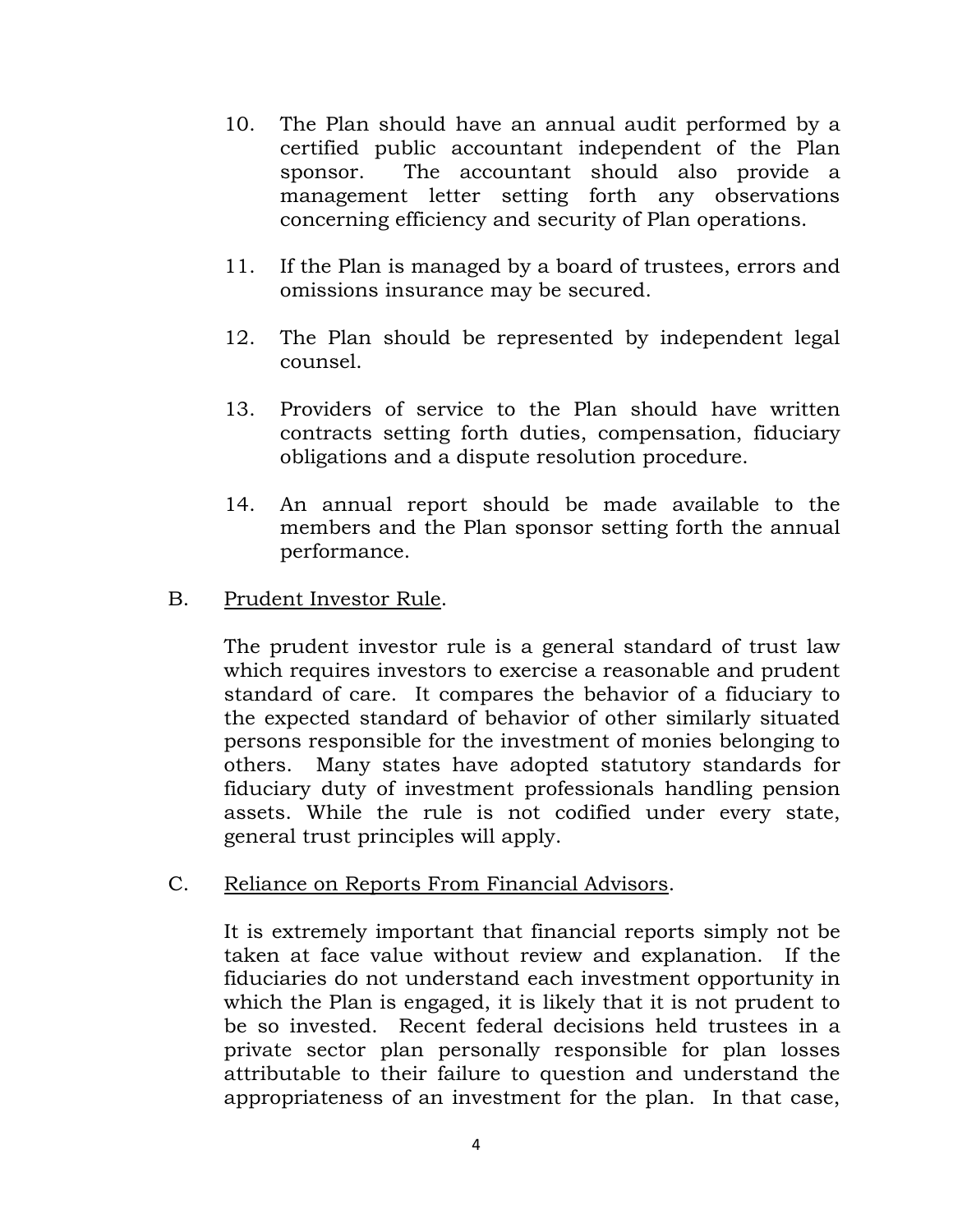the trustees blindly accepted the performance report of the investment manager when it in fact was a substandard and inappropriate investment. The use of a performance monitor is the best protection against failing to apply prudent investor standards to the performance of the plan. In addition, it is advisable to pay an on-site visit to each prospective investment manager to ensure that their operation in fact is reflective of their promotional material. All promotional material should be retained for comparative purposes against the actual performance received. All contracts with investment managers should be terminable without cause and without notice so that prompt action may be taken with regard to an underperforming investment manager. Investment contracts should also provide that if the manager procures an inappropriate investment for the plan which results in a loss that the investment manager shall be responsible for making whole any loss incurred.

Retirement funds have a fiduciary to protect the interest of their members. Most public retirement plans incorporate the prudent investor standard from the Employee Retirement Income Security Act of 1974 (ERISA) (26 United States Code, Section 1104). While ERISA does not apply to plans maintained by state or local government entities, the ERISA standard of acting as a prudent investor has been adopted. Armed with the knowledge that a mutual fund, or any investment professional, has compromised the integrity of the retirement fund, the Board of Trustees has a duty to act and replace the manager.

D. What can an institutional investor do to protect itself?

There are a number of steps in light of the recent revelations of Wall Street misconduct that institutional investors can do to protect themselves:

- 1. Ask all investment managers for a statement of their compliance policies with SEC rules.
- 2. Direct communication with managers, beginning with the selection process.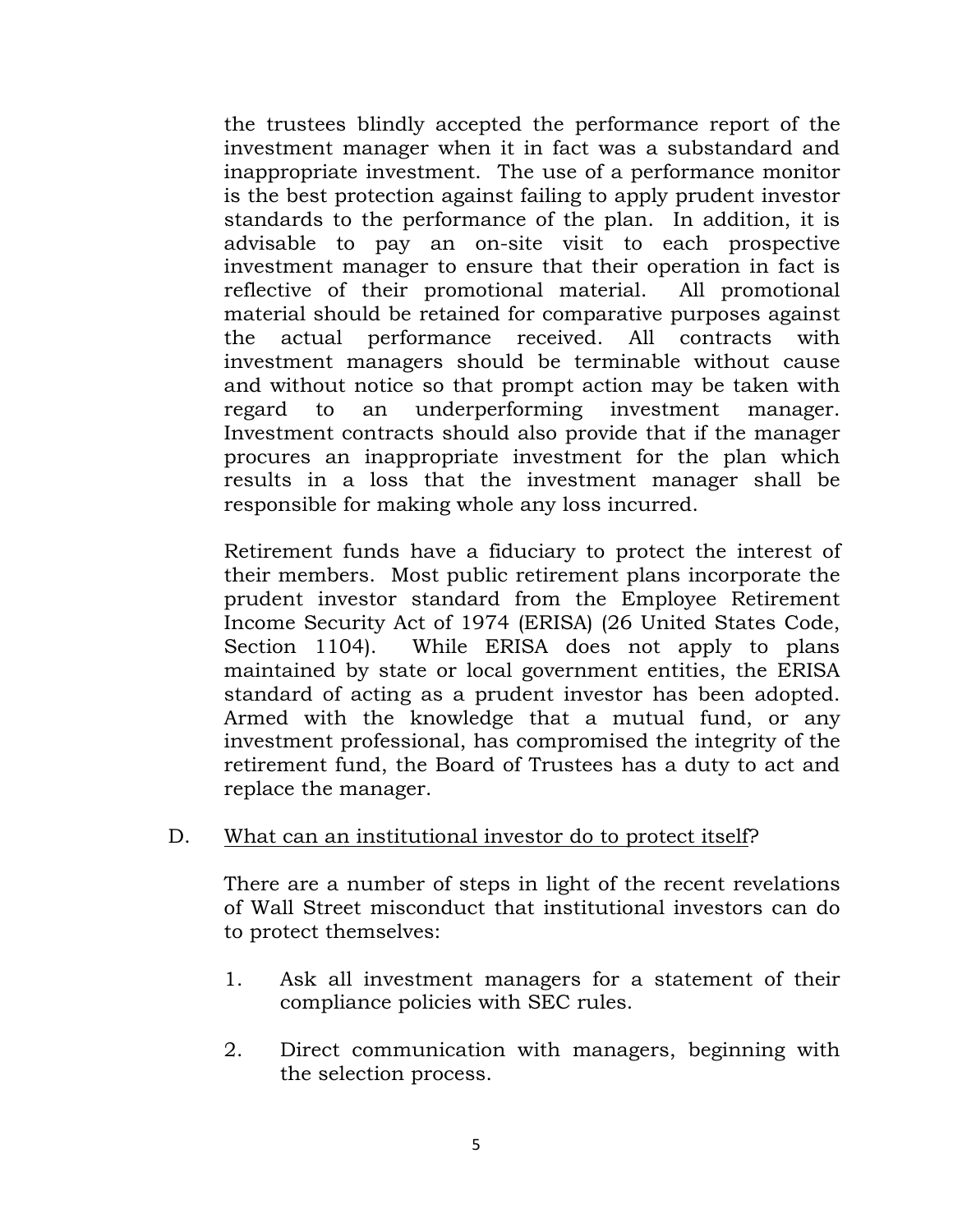- 3. Adding contractual penalties for SEC rule violations.
- 4. Require immediate notice of any SEC or other investigation of company trading practices.
- 5. Provide for return of fees in instances of fraud or breach of contract.
- 6. Adopt investigatory policies as part of the investment policy.
- 7. Remain current on news issues.
- 8. Trustee education.
- 9. Taking an active role in securities litigation class actions as outlined above.
- E. The Alaska Uniform Prudent Investor Act.
	- 1. Alaska has adopted the Uniform Prudent Investor Act which relates to the standards applicable for fiduciaries of public or private trusts.
	- 2. A.S. 13.65.010 establishes the standard of conduct, adopting the common law prudent person standard and applying it to modern portfolio theory for the prudent institutional investor as reflected in the Restatement of Trusts.
	- 3. Generally, the law requires the institutional investor to take into account the following factors:
		- a. General economic conditions;
		- b. Effects of inflation or deflation;
		- c. Expected tax consequences of a transaction (UBIT, for example);
		- d. The role of a particular investment in the overall investment portfolio;
		- e. Expected total return;
		- f. Other resources of the Fund; and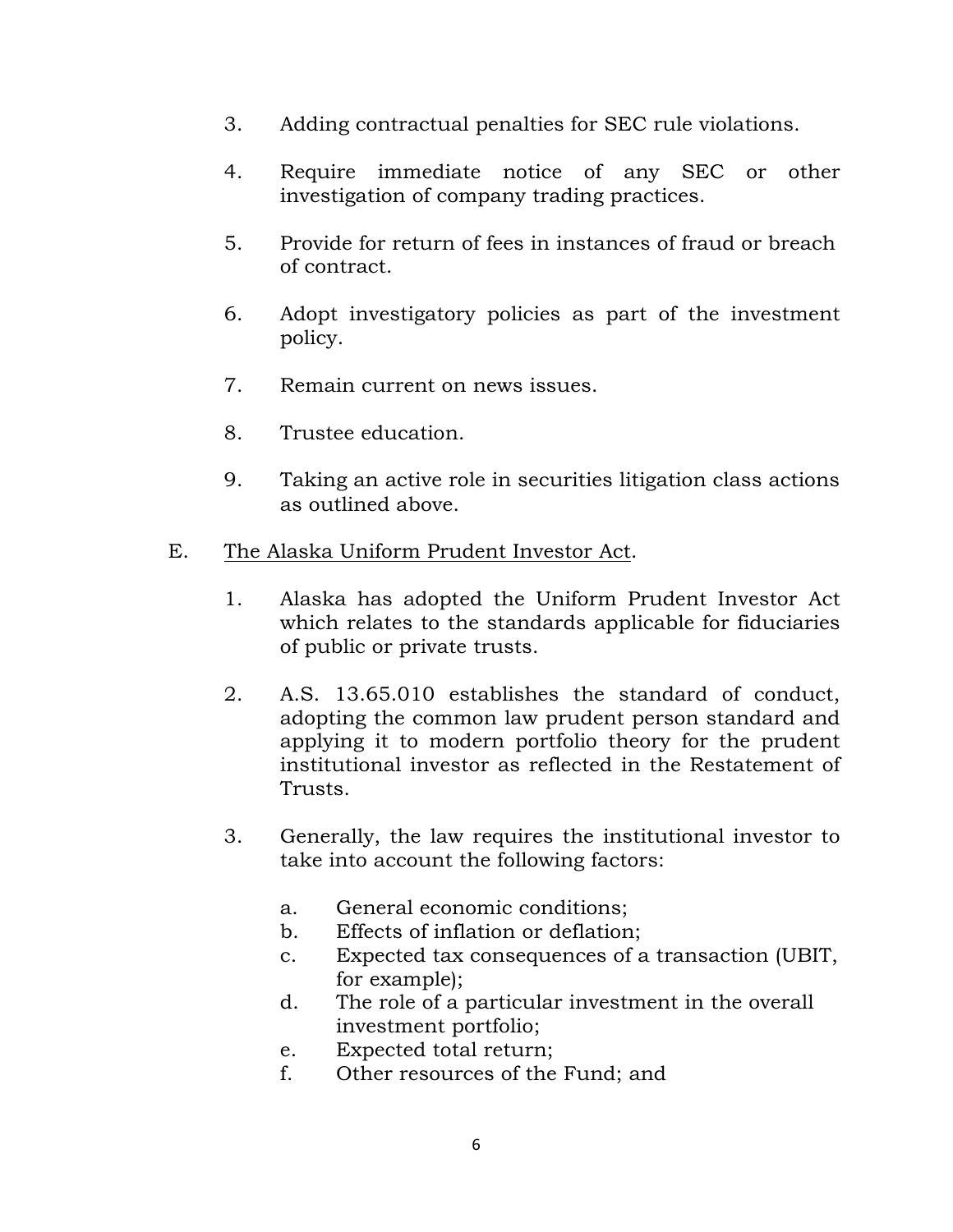- g. The need to make distributions and preserve capital.
- 4. Investments are not to be viewed in isolation but in relationship to the total portfolio and the risk and return objectives.
- 5. The Fund has unrestricted investment authority under state law, subject to the AMC and the Board's own investment policy.
- 6. Diversification is required unless it is plainly unreasonable to do so in light of specific circumstances.
- 7. Property received must be conformed to the Fund's investment policy within a commercially reasonable time.
- 8. Any trustee with special knowledge or skills is expected to employee them for the benefit of the Fund (prudent *expert* rule).
- 9. A.S. 13.65.030 permits delegation of investment functions provided that due diligence is employed in the selection and monitoring of an agent. Any asset manager or consultant accepting the assignment consents to jurisdiction of the state court in all matters relating to the work. Further, the agent owes a reasonable duty of care in the performance of its work. If the Board uses due diligence in the selection and monitoring of investment advisors, it is entitled to rely on their actions and advice.
- 10. A.S. 13.65.050 provides that compliance with the law is based on the circumstances and knowledge at the time a decision was made; not in hindsight.
- 11. A.S. 13.65.070 provides that AMC 3.85 will control in case of a conflict with the state law.
- 12. A.S. 13.65.080 provides that because this is a uniform law, the case decisions in other jurisdictions of this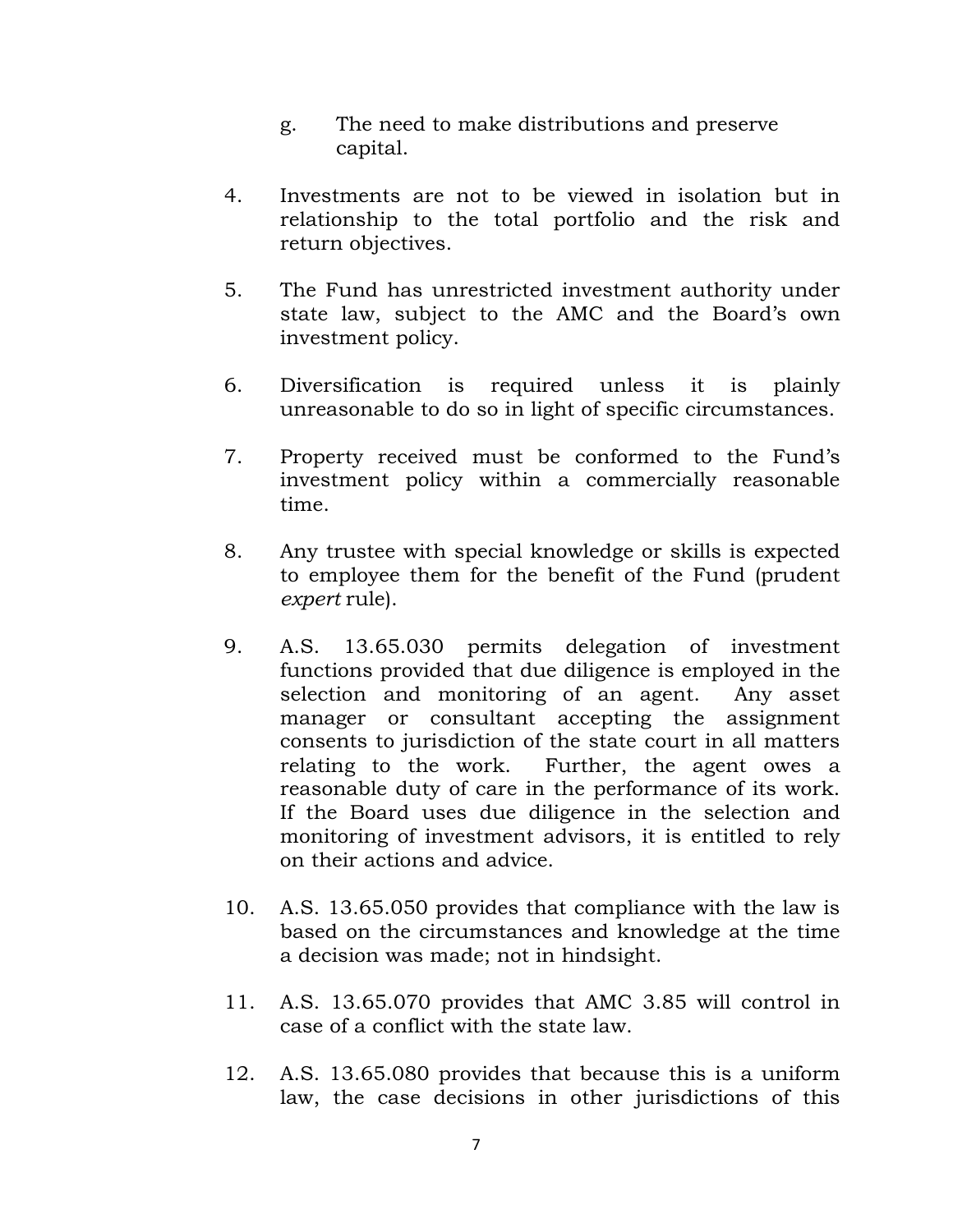same law must be given consideration to insure national uniformity in interpretation and application.

#### F. Crypto or No Crypto?

- 1. On March 10, 2022, the U.S. Department of Labor issued Compliance Assistance Release No. 2022-01 relating to the responsibility of fiduciaries who invest in crypto currency.
- 2. The DOL issued the following concerns:
	- a. Cryptocurrency is a speculative and volatile investment

b. It's a challenge for plan participants to make informed investment decisions about cryptocurrency

- c. There are custodial and record-keeping concerns as well as valuation concerns. Cryptocurrency is not held in traditional custodial accounts. They exist as lines of computer code in a digital "wallet." The lines are vulnerable to hacking and may even be lost by simply losing a password.
- d. The regulatory environment is still evolving
- 3. While the DOL does not regulate governmental plans such as APFRS, its observations and expressions of fiduciary concerns would likely be reviewed as indicia of fiduciary duty in any claim.
- 4. The law concerning investment decision making has been evolving
	- a. *Tibble v. Edison International*, 577 U.S. 523 Applies common law of trusts to ERISA plans and finds that under general trust law principles a fiduciary has a continuing duty to monitor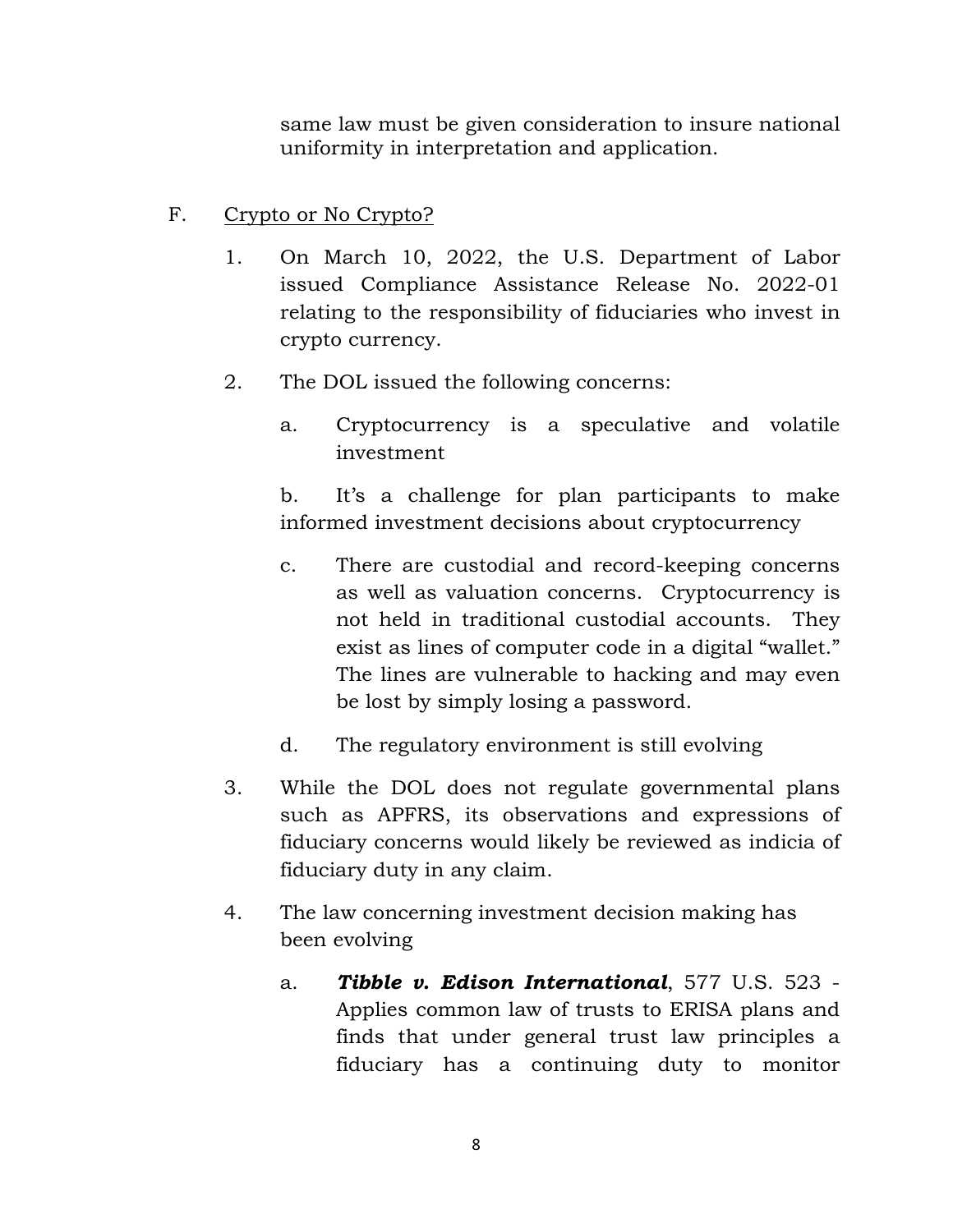investment offerings to participants and to remove imprudent ones.

- b. *Thole v. U.S. Bank,* 140 S.Ct. 1615 (2020) By comparison to participants in Tibble case, Thole plaintiffs were in a defined benefit plan. Imprudent investments place the burden on the plan sponsor and not the participants; therefore they lack standing to sue. This is consistent with the results in a recent Kentucky Supreme Court case, *Overstreet v. Mayberry,* 603 S.W. 3d 244 (Ky. 2020) which dismissed a suit by members challenging the use of hedge funds in the state retirement plan.
- c. *Hughes v. Northwestern University, 142 S.Ct. 737 (2022)* - In a case decided in January 2022, the U.S. Supreme Court further increased a basis for liability in self-directed plans. The Court found that plan administrators violated their fiducairy duty by offering too many choices that led to participant confusion and poor decision making. And reiterated a continuing duty to monitor record keeping fees and failing to offer institutional products that had lower management fees than the identical retail products that were offered.
- d. *Overstreet v. Mayberry,* 603 S.W. 3d 244 (Ky. 2020) – A group of active and retired members of the Kentucky Retirement Systems filed suit against certain board members and service providers claiming they knowingly invested in hedge funds which were not authorized by law and which resulted in material losses to the plan. Ultimately the Kentucky Supreme Court held that the participants lacked standing to bring suit because in a defined benefit plan the members own a contract for a specific benefit unrelated to the assets. This is a slightly different view than that expressed in *Municipality of Anchorage v. Gallion*, 944 P.2d 436 (Alaska 1997) where the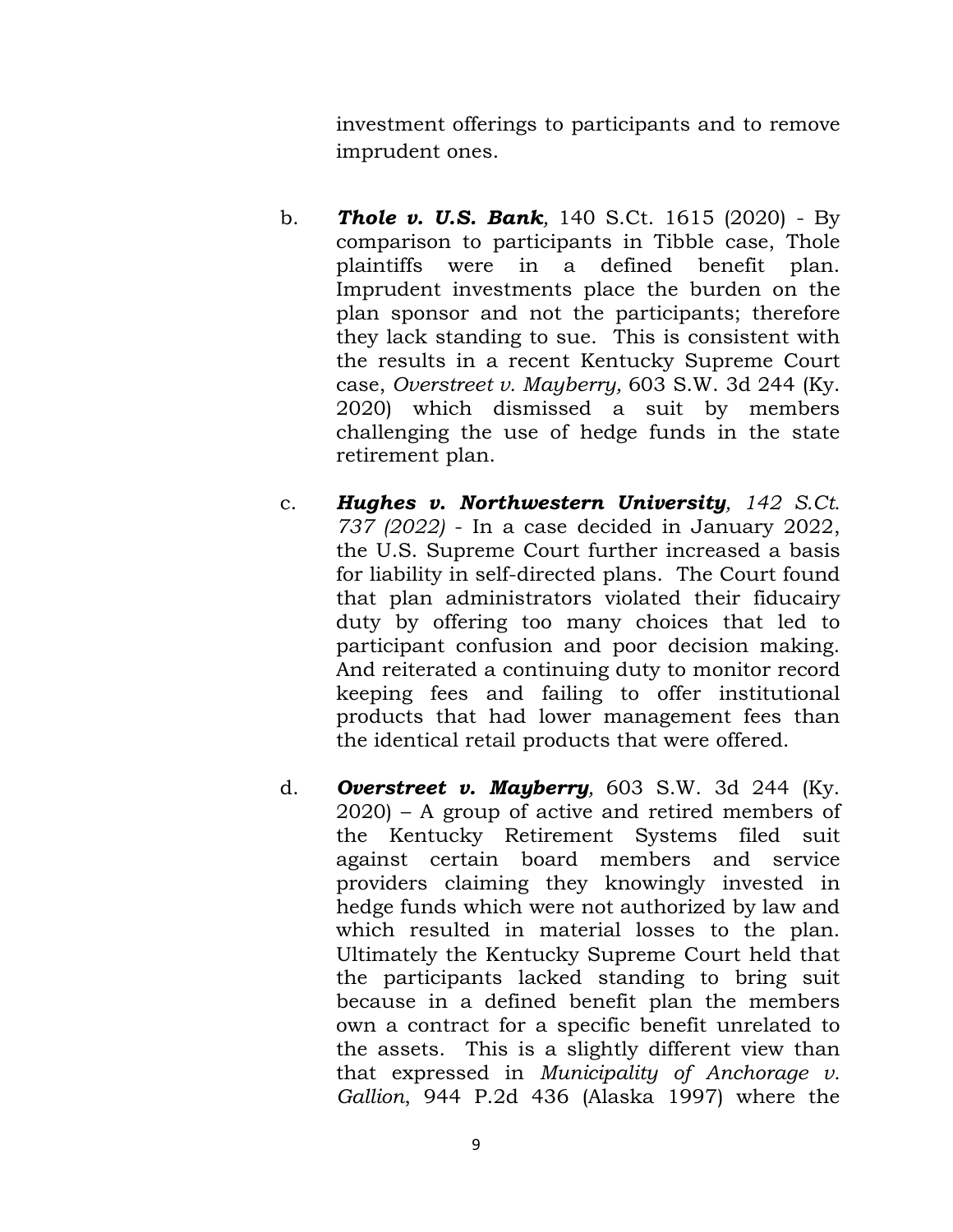Supreme Court of Alaska held that assets allocated to a specific plan with the APFRS could not be used to the benefit of any other plan within the System. What is commonly held between the cases is that the existence of additional assets does not increase benefits.

#### **III. SPECIAL CONSIDERATIONS FOR CLOSED DEFINED BENEFIT PLANS**

A. Considerable Debate Among Think-Tanks.

Various pension centered think-tanks have differing views concerning the changes required investment risk parameters for closed defined benefit plans. Compare studies by Reason Foundation and The National Institute for Retirement Security (NIRS).

The Reason Foundation has expressed the belief that closed plans lead to removing investment risk but re-opening them introduces the chance for more debt. The Reason Foundation model emphasizes risk sharing rather than the traditional defined benefit model of the plan sponsor receiving both the risk and the reward.

The NIRS studies show that closing DB plans did not improve funding and led to greater retirement insecurity. The absence of DB plans has created impediments to recruiting and retention.

B. At least one federal court permitted an ERISA case to move forward concerning a closed retirement plan based on the assertion that the investment of plan assets was not altered even when it was clearly imprudent to follow that course of action.

*Sims v. First Horizon Nat'l Corp.,* 2009 WL 3241689 (W.D. Tenn. 2009)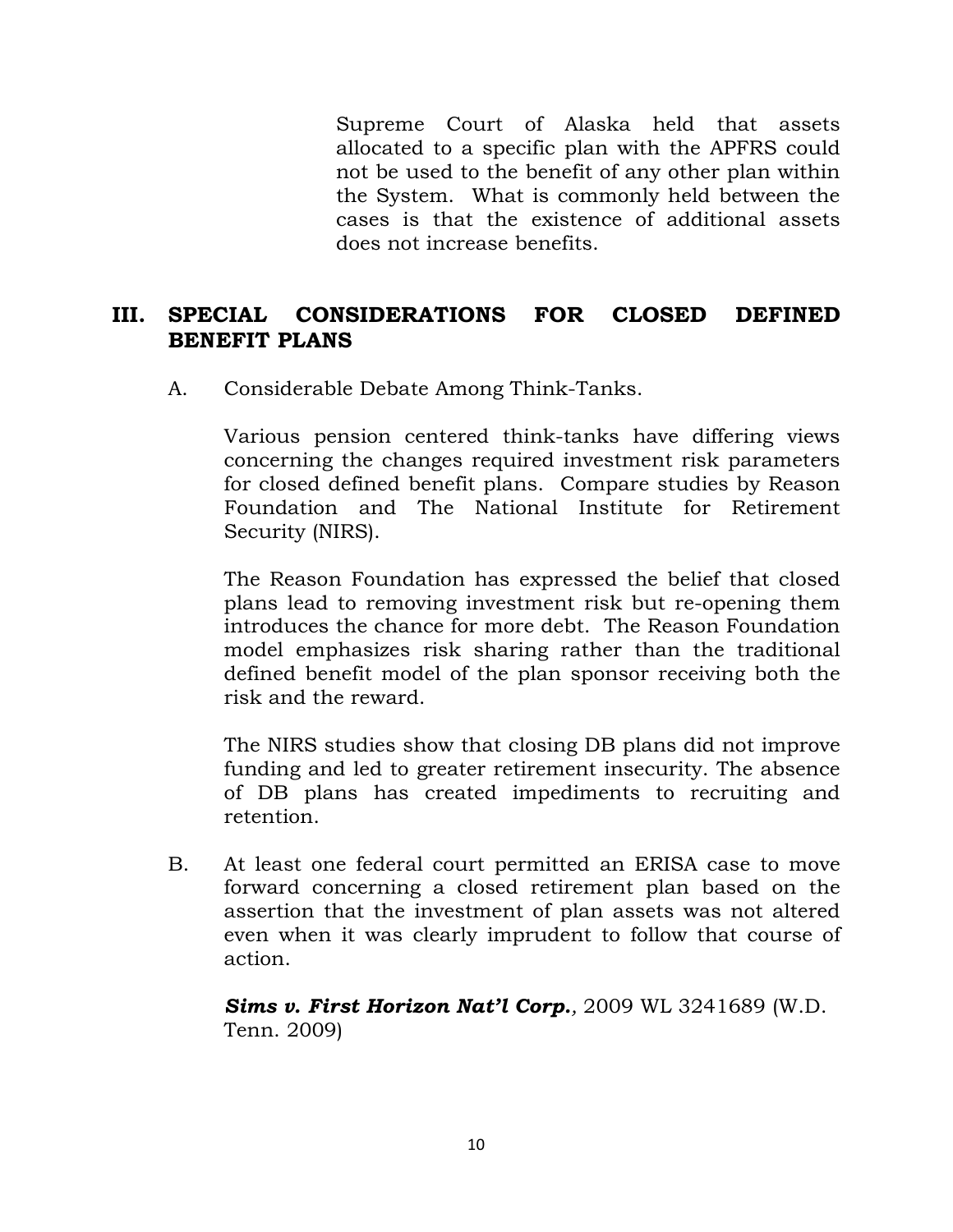C. Florida Courts Place Full Cost of Depleted Plan on Plan Sponsor.

Following the merger of a small town fire department with a larger country-wide fire service, the town closed its defined benefit firefighters pension plan. Under the plan design, members could elect a present value cash distribution. The three most senior members of the plan elected this option and completely depleted plan assets. The town attempted to disclaim any responsibility for the benefits earned by the remaining plan members. The Pension Board sued for the additional contributions and the trial court ruled against the Board. On appeal, the decision was reversed finding that the ultimate responsibility to maintain the plan was the obligation of the plan sponsor.

#### *Board of Trustees v. Town of Lake Park,* 996 So.2d 446 (Fla. 4th DCA 2007

But, a federal appeals court reached a contrary conclusion concerning a police pension plan in North Carolina. The plan document provided benefits were dependent on available assets. When the plan became insolvent, retirees and members sued the city. Ultimately ruling for the City, the federal appeals court found the constitutionally protected pension contract was fulfilled because what members got was exactly what they bargained for - a plan dependent on available assets.

*Crosby v. City of Gastonia*, 635 F.3d 634 (4th Cir. 2011)

#### **IV. SPECIAL ISSUES FOR AGING MEMBERSHIP**

- A. Diminished Capacity
- B. Durable Power of Attorney

This means the power of attorney is not terminated by the principal's incapacity. AS § 13.06.050 (14) and (40); §13.26.675.